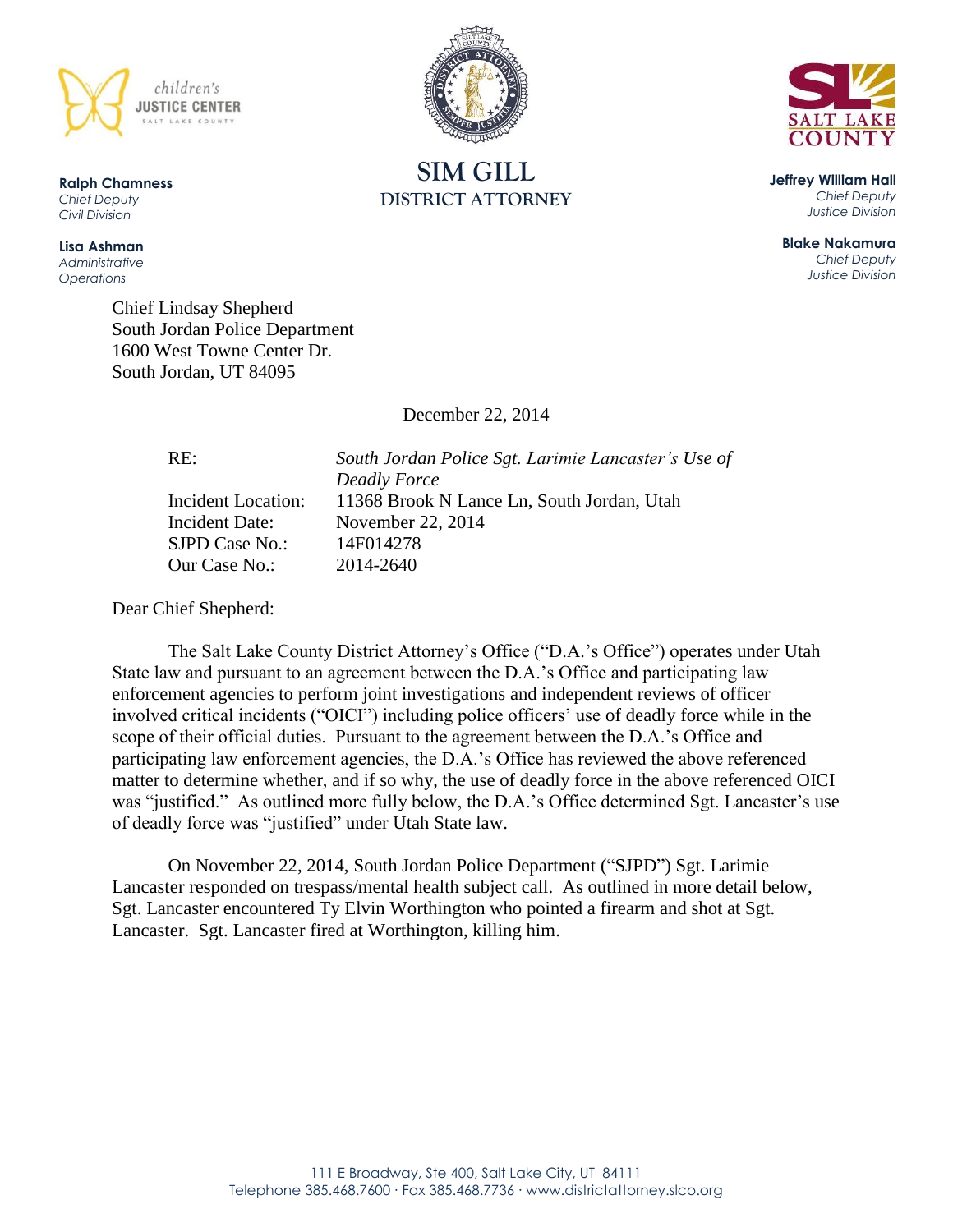# **UTAH STATE LAW**

As part of the review and "justification" determination, the D.A.'s Office relied in part upon the following statutory provisions for the legal analysis:

#### **76-2-401. Justification as defense -- When allowed**.

(1) Conduct which is justified is a defense to prosecution for any offense based on the conduct. The defense of justification may be claimed:

(a) when the actor's conduct is in defense of persons or property under the circumstances described in Sections 76-2-402 through 76-2-406 of this part;

(b) when the actor's conduct is reasonable and in fulfillment of his duties as a governmental officer or employee;

…

#### **76-2-404. Peace officer's use of deadly force.**

(1) A peace officer, or any person acting by his command in his aid and assistance, is justified in using deadly force when:

(a) the officer is acting in obedience to and in accordance with the judgment of a competent court in executing a penalty of death under Subsection 77-18-5.5(3) or (4);

(b) effecting an arrest or preventing an escape from custody following an arrest, where the officer reasonably believes that deadly force is necessary to prevent the arrest from being defeated by escape; and

(i) the officer has probable cause to believe that the suspect has committed a felony offense involving the infliction or threatened infliction of death or serious bodily injury; or

(ii) the officer has probable cause to believe the suspect poses a threat of death or serious bodily injury to the officer or to others if apprehension is delayed; or

(c) the officer reasonably believes that the use of deadly force is necessary to prevent death or serious bodily injury to the officer or another person.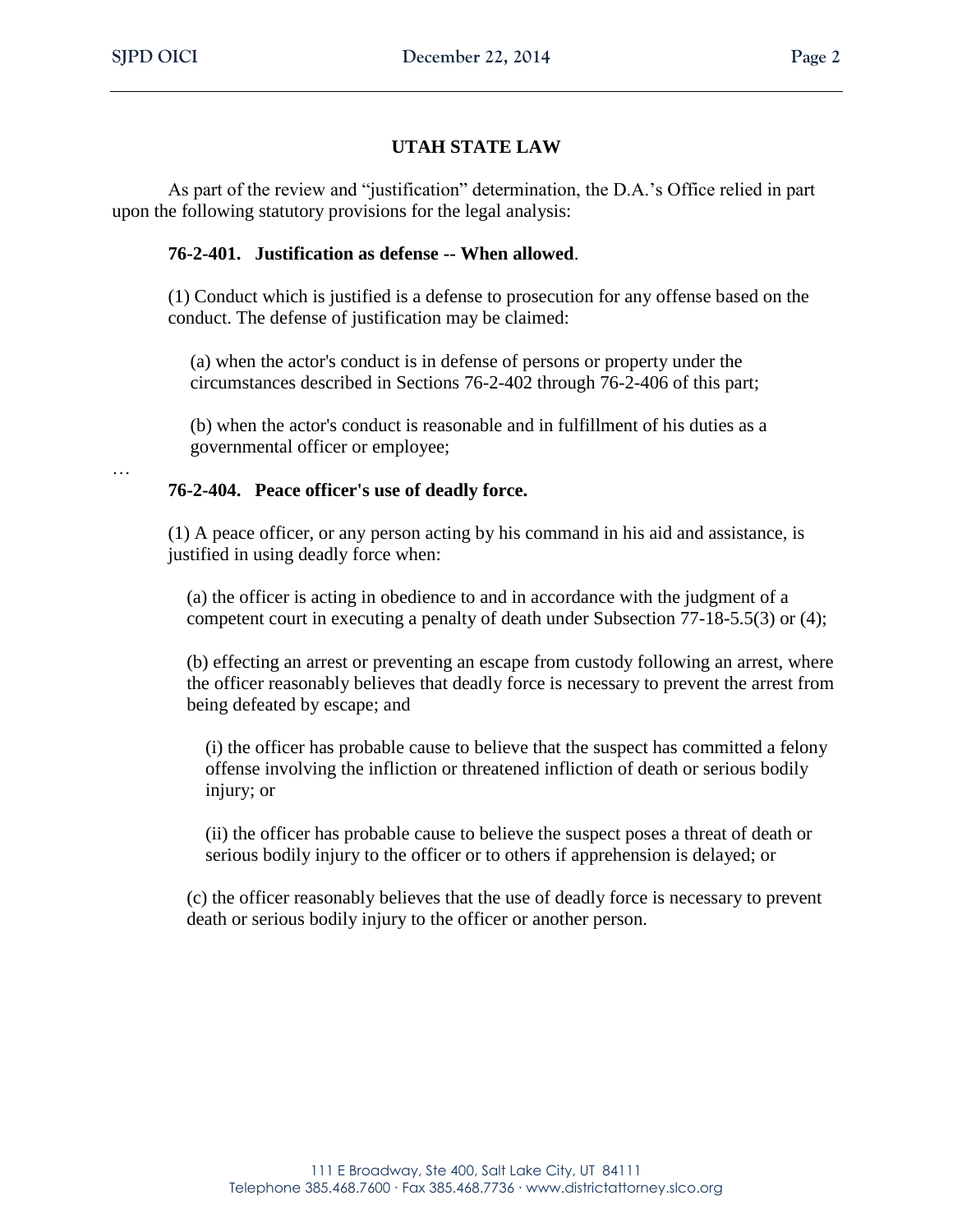### *Use of Deadly Force and* **"***Justification as Defense" in Utah*

Reviewing a use of deadly force that results in a person's death falls within the statutory obligation imposed on the District Attorney to determine whether a decent died by unlawful means.<sup>1</sup> The District Attorney also determines whether acts causing a person's death warrant prosecution. A District Attorney determination considers whether a person who caused the death of another nevertheless has a legal defense to prosecution. If a person who caused the death of another has a legal defense to ostensible criminal charges related thereto, no charges can be brought against that person.

One legal defense to potential criminal charges available to police officers who used deadly force and caused the death of a person is the legal defense of "justification." This legal defense is found in Utah State Code set forth above and operates in conjunction with other legal authority.

A person's use of deadly force (including but not limited to use of deadly force by peace officers) is "justified" when the use of deadly force conformed to the statutes referenced above. Persons may lawfully defend themselves under circumstances outlined by law, and are afforded the legal defense of "justification" for the lawful use of deadly force in accordance with statutes. Utah Code Ann. 76-2-402 states that a "person is justified in threatening or using force against another when and to the extent that the person reasonably believes that force or a threat of force is necessary to defend the person or a third person against another person's imminent use of unlawful force." *Id.* This section also states: "A person is justified in using force intended or likely to cause death or serious bodily injury only if the person reasonably believes that force is necessary to prevent death or serious bodily injury to the person or a third person as a result of another person's imminent use of unlawful force, or to prevent the commission of a forcible felony<sup>2</sup>." *Id.* 

In addition to the use of deadly force in defense of self or others, a peace officer's use of deadly force is "justified" when:

> "effecting an arrest or preventing an escape from custody following an arrest, where the officer reasonably believes that deadly force is necessary to prevent the arrest from being defeated by escape; and the officer has probable cause to believe that the suspect has committed a felony offense involving the infliction or threatened infliction of death or serious bodily injury; or the officer has probable cause to believe the suspect poses a threat of death or serious bodily injury to the

<sup>1</sup> **U.C.A. 26-4-21**. **Authority of county attorney or district attorney to subpoena witnesses and compel testimony--Determination if decedent died by unlawful means.**

… (2) Upon review of all facts and testimony taken concerning the death of a person, the district attorney or county attorney having criminal jurisdiction shall determine if the decedent died by unlawful means and shall also determine if criminal prosecution shall be instituted.

<sup>2</sup> **U.C.A. 76-2-402(4)(a)**: "For purposes of this section, a forcible felony includes aggravated assault, mayhem, aggravated murder, murder, manslaughter, kidnapping, and aggravated kidnapping, rape, forcible sodomy, rape of a child, object rape, object rape of a child, sexual abuse of a child, aggravated sexual abuse of a child, and aggravated sexual assault as defined in Title 76, Chapter 5, Offenses Against the Person, and arson, robbery, and burglary as defined in Title 76, Chapter 6, Offenses Against Property."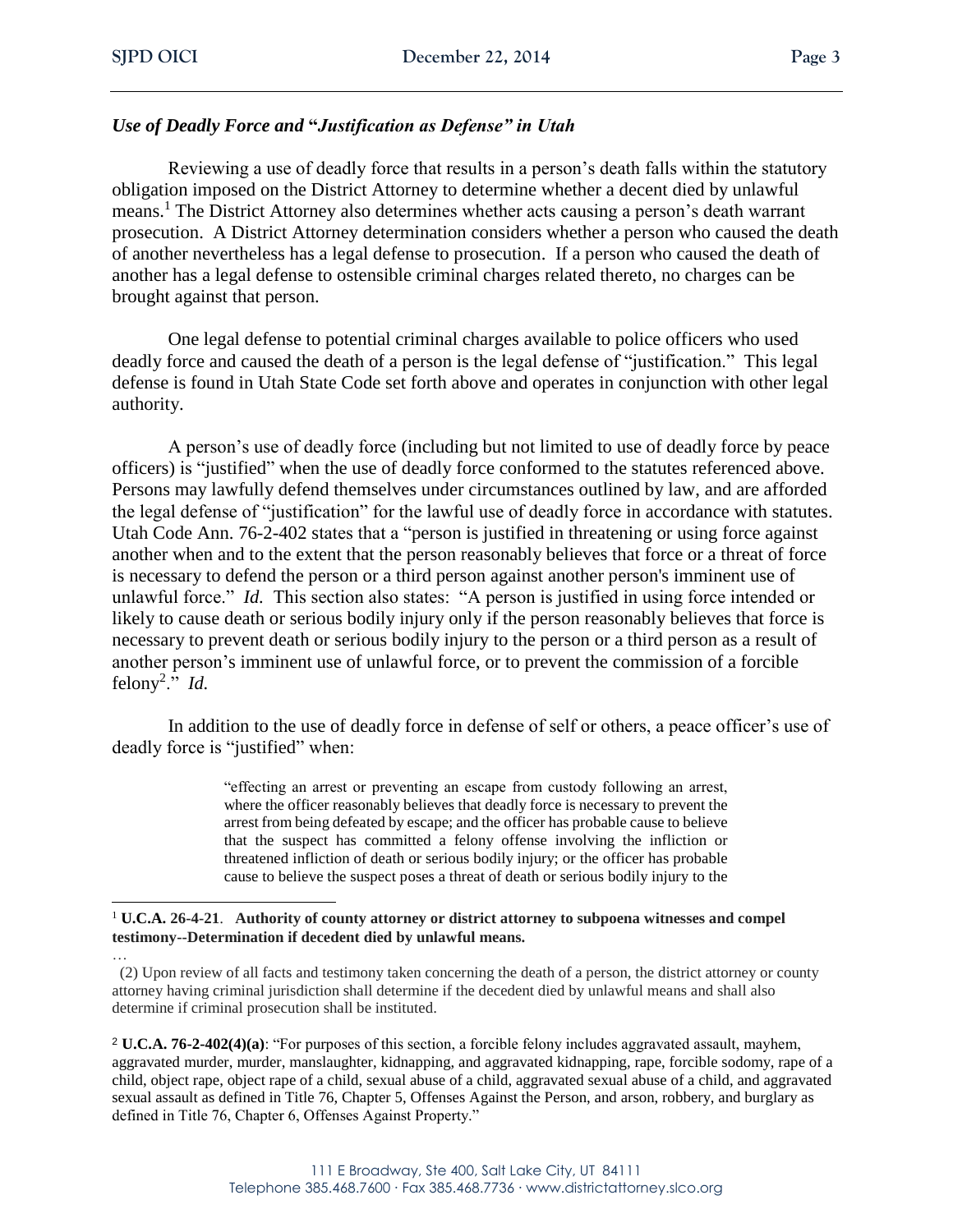officer or to others if apprehension is delayed; or the officer reasonably believes that the use of deadly force is necessary to prevent death or serious bodily injury to the officer or another person." U.C.A. 76-2-404.

In essence, the analysis for the use of deadly force to prevent death or serious bodily injury (whether by individuals or peace officers) turns on similar elements. Use of deadly force by *individuals*: "A person is justified in using force intended or likely to cause death or serious bodily injury only if the person reasonably believes that force is necessary to prevent death or serious bodily injury to the person or a third person as a result of another person's imminent use of unlawful force" U.C.A. 76-2-402(1)(a),(b). Use of deadly force by *peace officers*: "the officer reasonably believes that the use of deadly force is necessary to prevent death or serious bodily injury to the officer or another person," or to effect an arrest under circumstances set forth in law. See, U.C.A. 76-2-404. A peace officer's use of deadly force is "justified" when that the officer "reasonably believes" that the use of deadly force is "necessary to prevent" the threat of "death or serious bodily injury."

This OICI investigation and our review that followed was conducted in accordance with an OICI investigation protocol previously established. The OICI investigation protocol strives to establish an investigation methodology and process that provides the District Attorney with the evidence needed to determine whether a police officer's use of deadly force conformed to the above referenced statutes. If the use of deadly force conformed to the statutes, the use of deadly force is "justified," and the legal defense of "justification" is available to the officer such that criminal charges cannot be filed against the officer and the criminal investigation into the actions of the officer is concluded.

If the use of deadly force does not conform to the statutes above, the use of deadly force may not be "justified," and the legal defense of "justification" may not be available to the officer. In other words, if the use of deadly force failed to conform to the statutes, the law does not afford the officer the legal defense of "justification." Further investigation may be needed to determine whether, and if so which criminal charges can and should be filed against the officer if any. Just because the legal defense of "justification" may not be available (because the use of deadly force did not conform to the statutes) does not therefore necessarily mean that criminal charges should be filed against the officer. For instance, the evidence available to the District Attorney may not support criminal charges, the case may not have a reasonable likelihood of success at trial, or other reasons may preclude a prosecution. Again, further investigation and consideration may be required to determine whether the use of deadly force warrants criminal charges.

As laid out in more detail below, because we conclude that Sgt. Lancaster's use of deadly force conformed to the relevant statutes outlined above, we therefore conclude that the legal defense of "justification" applies to the facts set forth herein.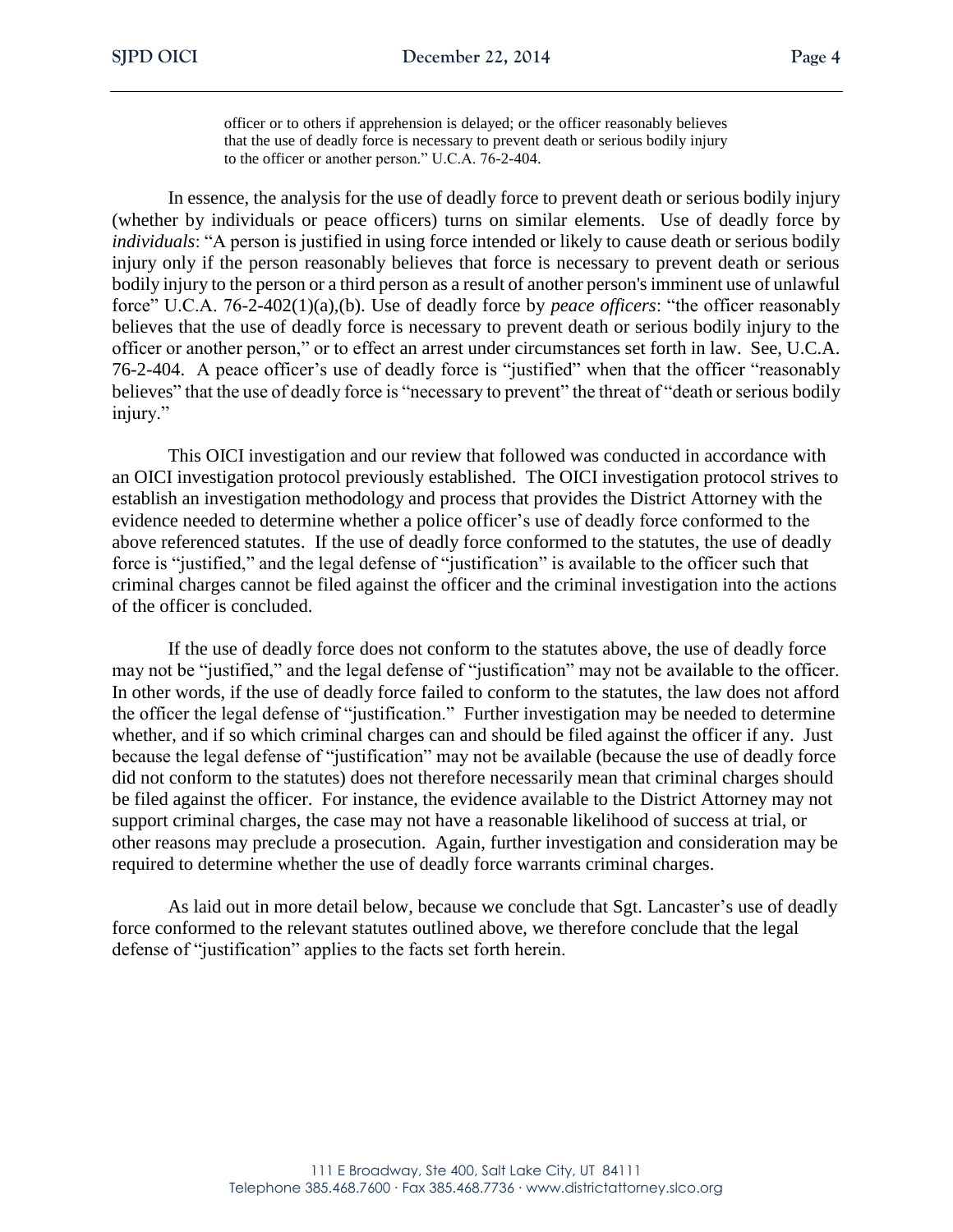## **FACTS**

The following facts were developed from the OICI protocol investigation. Should additional or different facts subsequently come to light, the opinions and conclusions contained in this letter may likewise be different.

On November 21, 2014, Ty Elvin Worthington's mother, Edith, called SJPD. She told dispatchers that Ty was "high on drugs," and she feared "he might have overdosed," Edith asked SJPD to "come pick him up." She said she had driven Ty to a light rail train station and "asked him not to come back," but Ty had returned to the home. Edith said Ty was in the bathroom with the door locked.

SJPD and South Jordan Fire arrived at the Worthington home and found Ty not alert; he appeared to have taken heroin and Xanax. Ty was transported to the Lone Peak medical facility.

Several hours later, on November 22, 2014, Edith called police again and said that Ty had come back to the house and was on drugs. Edith said that Ty had just left the house. Edith told police that Ty took a pistol from the home. Edith told the call taker that the night before, police told Edith to call them if Ty came back to the house. Edith asked police to come.

SJPD dispatched Sgt. Laramie Lancaster to respond to the Worthington home. Once there, he spoke with several family members who told Sgt. Lancaster about Ty. Family members told Sgt. Lancaster that Ty had recently left the home and taken a .22 caliber pistol with him.

Ty's brother showed Sgt. Lancaster Ty's bedroom. Sgt. Lancaster saw what appeared to be bottles of prescription medicine, drug paraphernalia and .22 caliber ammunition in the room. As Sgt. Lancaster left Ty's bedroom, Edith told Sgt. Lancaster that a neighbor had seen Ty walking towards the house from the north end of Brook-n-Lance Lane. Sgt. Lancaster left the Worthington home to speak with Ty.

### *Sgt. Lancaster's Statement*

Sgt. Lancaster was interviewed by OICI protocol investigators about the incident.

Sgt. Lancaster said he walked northbound away from the Worthington residence to meet Ty. Sgt. Lancaster said Ty walked southwest toward a horse corral next to a home at 11368 Brook N Lance Ln. Sgt. Lancaster reported on his radio that he could see Ty in the distance. Sgt. Lancaster lost sight of Ty as Ty continued to walk towards the horse corral.

Shortly thereafter, Sgt. Lancaster and Ty met each other in the horse corral. Sgt. Lancaster said he asked Ty to come over and talk to him. Sgt. Lancaster told Ty to keep his hands out where he could see them. Sgt. Lancaster said that Ty said "No." Sgt. Lancaster said Ty didn't come to him, but instead ran away from him to the northwest corner of the corral where a trailer and two boats (on trailers) were parked. Sgt. Lancaster said Ty went behind one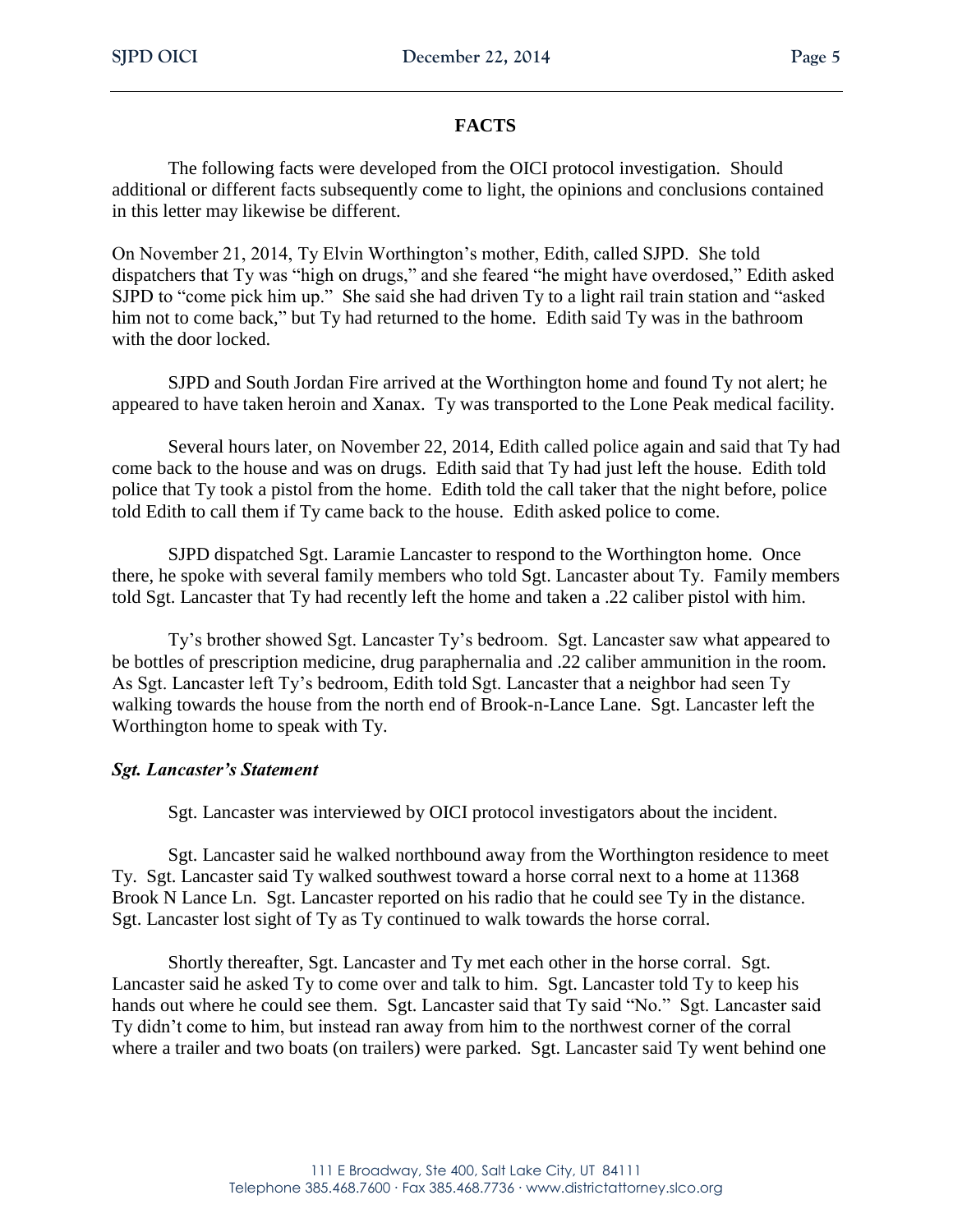of the boats. Sgt. Lancaster said he could see Ty's legs and could see Ty "fishing around" in a backpack.

Sgt. Lancaster said that because he believed Ty was armed and may have been using drugs, Sgt. Lancaster drew his duty weapon and kept it at low ready. Sgt. Lancaster said he moved around to try and see Ty.

Sgt. Lancaster said as he looked under one of the boats, he could see Ty walking, coming around from behind the boat. Sgt. Lancaster said he realized he was out in the field of the corral without any cover or place to retreat to. Sgt. Lancaster said he again told Ty to come talk to him.

Sgt. Lancaster said that as Ty came out from behind the boat, the first thing Sgt. Lancaster saw was a gun in Ty's hand. Ty was moving towards Sgt. Lancaster. Sgt. Lancaster said he saw Ty move the gun up and towards Sgt. Lancaster's direction. Sgt. Lancaster said he fired several rounds at Ty. Sgt. Lancaster said he stopped firing to assess Ty's situation and he heard the "distinct sound of a .22 going off" and believed Ty fired his weapon.

Sgt. Lancaster said he saw Ty recoil and move behind one of the boats and believed Ty was retreating. Sgt. Lancaster called dispatch and reported "shots fired," and asked for assistance. Sgt. Lancaster said he started to move towards the boat that Ty was behind. Sgt. Lancaster said he was looking under the boat for Ty's legs. Sgt. Lancaster said as he came around the boat, he could see Ty with the gun still in his hand. Sgt. Lancaster said he believed he needed to use deadly force to terminate the threat and he fired again at Ty. Sgt. Lancaster said he wasn't going to let Ty fire his weapon at Sgt. Lancaster again.

Sgt. Lancaster said he saw Ty's knees buckle and fell down on the ground. Sgt. Lancaster said Ty still had the revolver in his hand. Sgt. Lancaster said he approached Ty and kicked the gun away from Ty's hand. At about this time, SJPD Officer Houston arrived at the horse corral and assisted Sgt. Lancaster in securing Ty in handcuffs. Ty subsequently died from his injuries.

### *Physical Evidence*

OICI protocol investigators recovered a Ruger .22 caliber single action revolver from the area next to Ty's body at the scene. Investigators determined that the weapon was the revolver the family told Sgt. Lancaster about. Investigators determined and documented that the revolver's cylinder contained two spent .22 cartridges and four live rounds. Investigators also recovered thirteen spent .40 caliber cartridges (consistent with rounds fired from Sgt. Lancaster's weapon) from the scene.

OICI protocol investigators and an armorer inspected the Ruger .22 revolver and determined it was a functioning firearm.

OICI protocol investigators inspected Sgt. Lancaster's weapon and found one cartridge still in the chamber and an empty magazine. Because Sgt. Lancaster said he often keeps his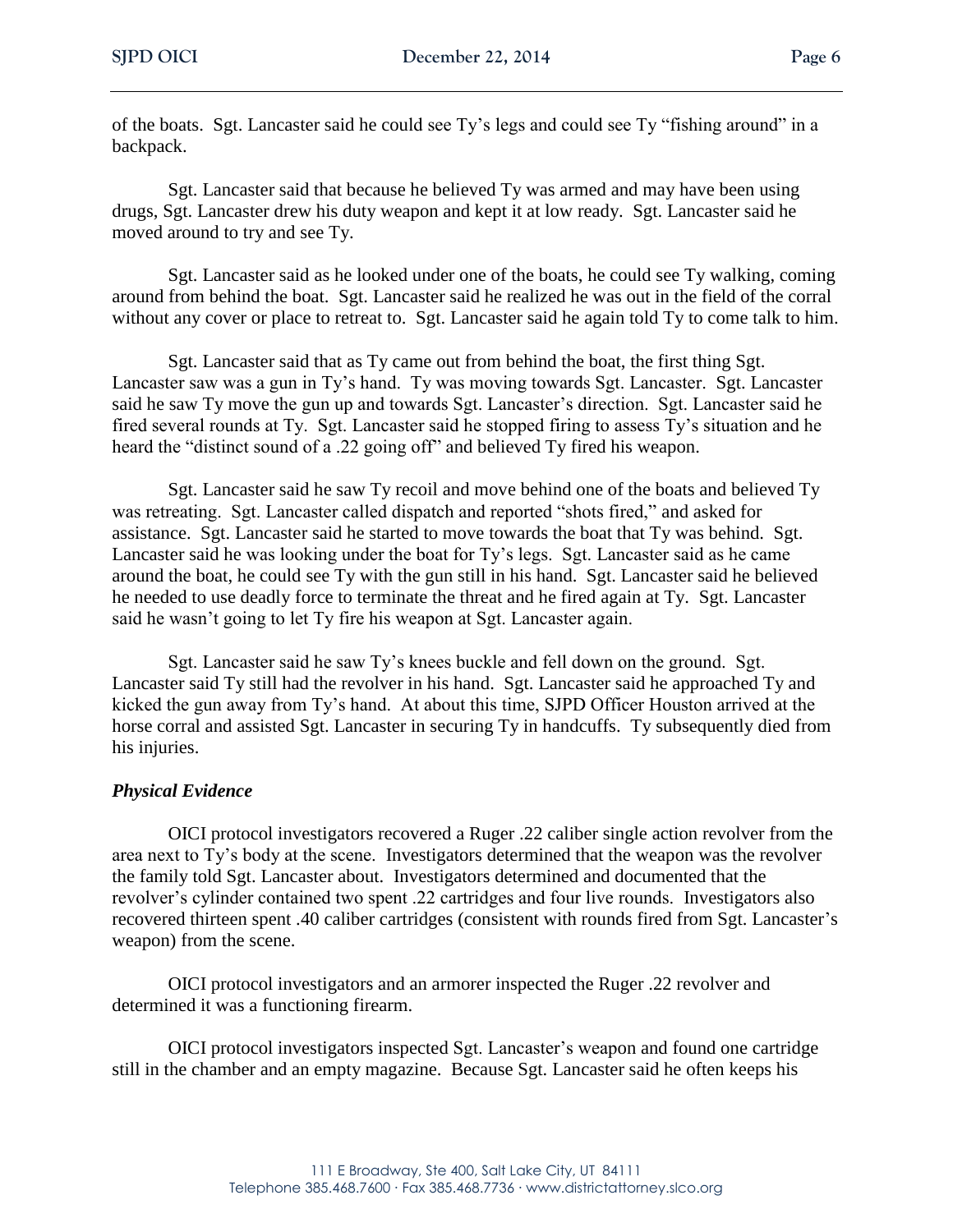fifteen-round magazines one round short of capacity, it is likely that Sgt. Lancaster was thirteen rounds down after the OICI.

Sgt. Lancaster was wearing a body camera. SJPD informed OICI protocol investigators that SJPD is in a testing and evaluation phase with body cameras, and therefore has not adopted policies and procedures regarding the operation of body cameras. Nor had SJPD implemented the use of body cameras at the time. As such, Sgt. Lancaster did not activate the camera prior to the incident and the camera did not record the shooting.

OICI protocol investigators and law enforcement personnel assisting with the investigation photographed and diagramed the scene and documented the location of physical evidence observed at and recovered from the scene.

#### **DISCUSSION**

#### *Sgt. Lancaster Reasonably Believed Deadly Force was Necessary*.

Sgt. Lancaster responded to a call that involved a trespassed person ostensibly using drugs. Sgt. Lancaster was informed that the person was armed with a pistol. When Sgt. Lancaster went to look for Ty, it was reasonable for Sgt. Lancaster to consider the probability that the person he would encounter would be armed and a danger to himself, a danger to others and to Sgt. Lancaster. When Ty produced a weapon and fired, Sgt. Lancaster had to address and react to circumstances Ty created of an imminent, unlawful threat of death and/or serious bodily injury to Sgt. Lancaster and others in the area.

Based upon the information provided to Sgt. Lancaster prior to the incident, he reasonably believed that Ty had a deadly weapon, and it reasonably appeared to Sgt. Lancaster that Ty was in fact using a gun as a deadly weapon. When Ty pointed the gun towards Sgt. Lancaster's direction, it was reasonable for Sgt. Lancaster to believe that Ty was using unlawful force against Sgt. Lancaster. And when Ty fired the weapon, it was reasonable for Sgt. Lancaster to believe that Ty was using unlawful force. It was also reasonable for Sgt. Lancaster to believe that deadly force was necessary to prevent Sgt. Lancaster's death or serious bodily injury as a result of Ty's imminent use of unlawful force against Sgt. Lancaster. As such, Sgt. Lancaster's use of deadly force was "justified" under Utah State law.